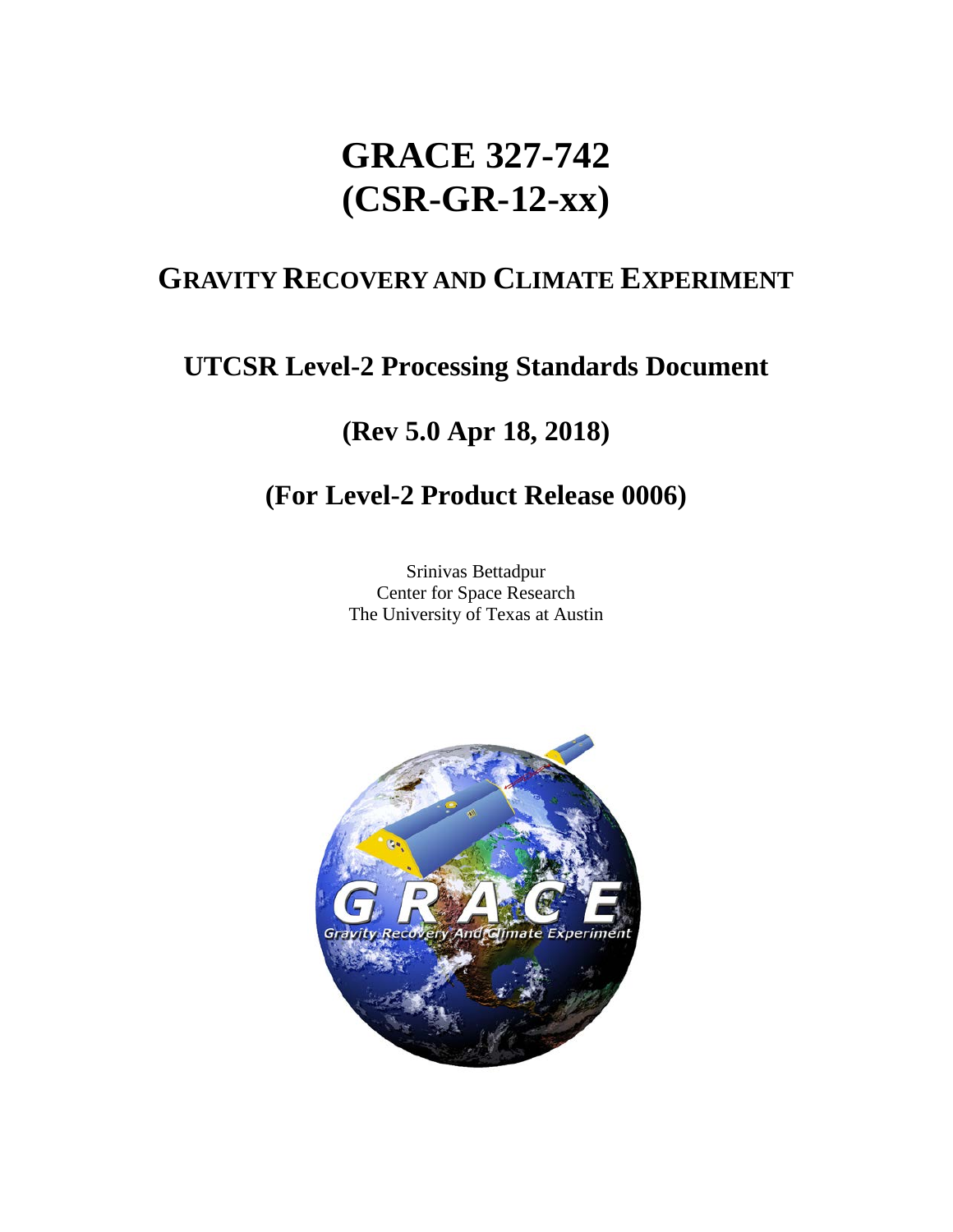Prepared by:

Srinivas V. Bettadpur, UTCSR GRACE Science Operations Manager

Contact Information: Center for Space Research The University of Texas at Austin 3925 W. Braker Lane, Suite 200 Austin, Texas 78759-5321, USA Email: grace@csr.utexas.edu

\_\_\_\_\_\_\_\_\_\_\_\_\_\_\_\_\_\_\_\_\_\_\_\_\_\_\_\_\_\_\_\_\_\_\_\_\_\_\_\_\_\_\_\_\_

Reviewed by:

John Ries, Senior Research Scientist UTCSR, Austin

Model Development, Coding & Verification by: CSR Level-2 Team

Approved by:

Byron D. Tapley, UTCSR GRACE Principal Investigator

\_\_\_\_\_\_\_\_\_\_\_\_\_\_\_\_\_\_\_\_\_\_\_\_\_\_\_\_\_

Frank Flechtner, GFZ GRACE Co-Principal Investigator

\_\_\_\_\_\_\_\_\_\_\_\_\_\_\_\_\_\_\_\_\_\_\_\_\_\_\_\_\_\_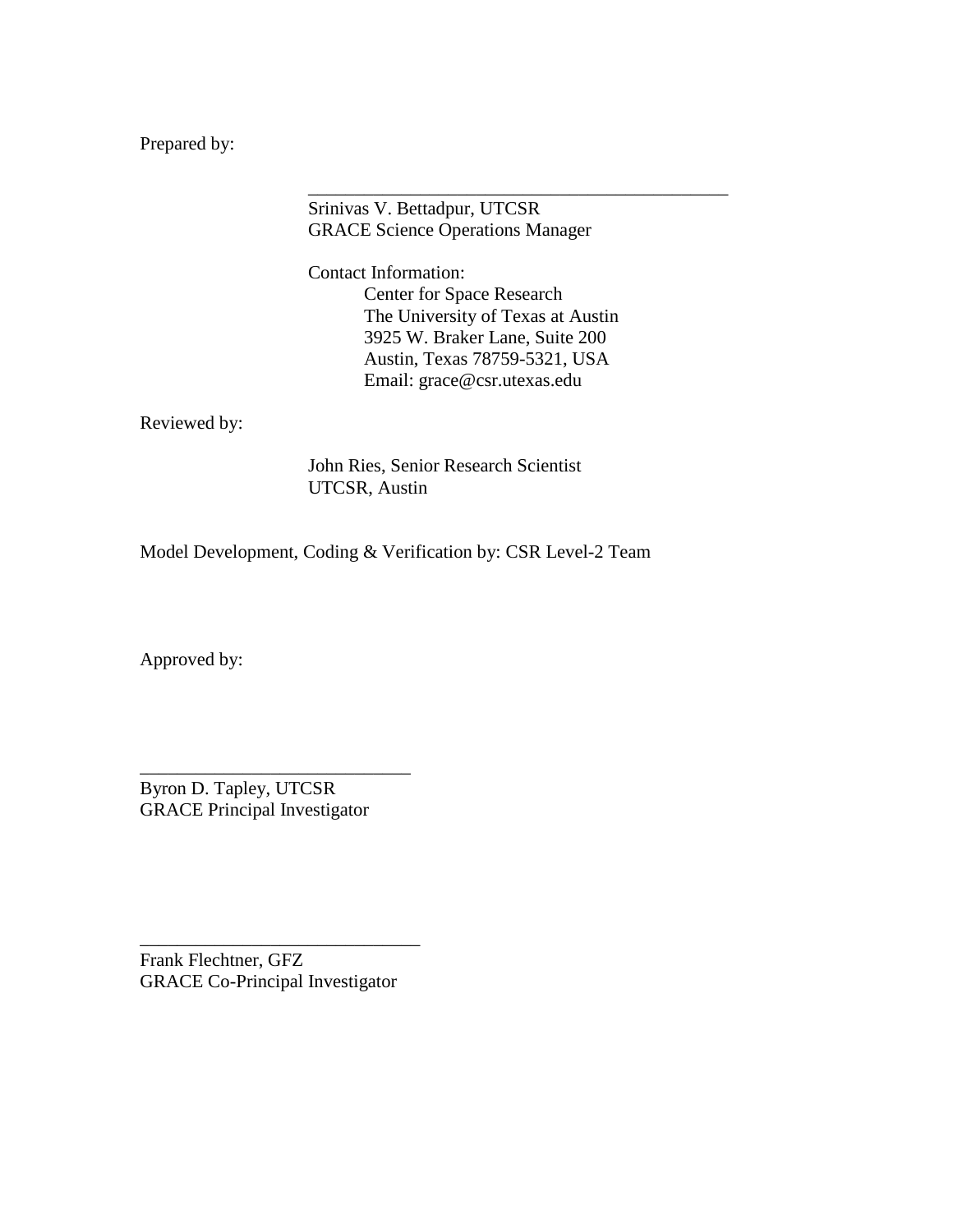# **DOCUMENT CHANGE RECORD**

| <b>Issue</b> | <b>Date</b>   | <b>Pages</b> | <b>Change Description</b>                            |
|--------------|---------------|--------------|------------------------------------------------------|
| 01.0         | Dec 1, 2003   | All          | <b>Initial Version</b>                               |
| 01.1         | July 24, 2004 | $6-16$       | Corrected TDT and GPS-time definitions in II.1.1;    |
|              |               |              | renamed sections II.1.1 and II.1.2; added            |
|              |               |              | clarifying text to II.2.1; updated and corrected     |
|              |               |              | references                                           |
| 02.0         | Oct 5, 2005   | All          | Updated to RL02 background models                    |
| 03.0         | Feb 19, 2007  | All          | Updated to RL04 background models                    |
| 03.1         | Feb 27, 2007  | 8            | Corrected typos in values of C30dot and C40 dot      |
|              |               |              | within the table in Section II.2.1. Added reference. |
| 04.0         | May 29, 2012  | All          | Updated to RL05 background models                    |
| 05.0         | Apr 18, 2018  | All          | Updated to RL06 background models                    |
|              |               |              |                                                      |
|              |               |              |                                                      |
|              |               |              |                                                      |
|              |               |              |                                                      |
|              |               |              |                                                      |
|              |               |              |                                                      |
|              |               |              |                                                      |
|              |               |              |                                                      |
|              |               |              |                                                      |
|              |               |              |                                                      |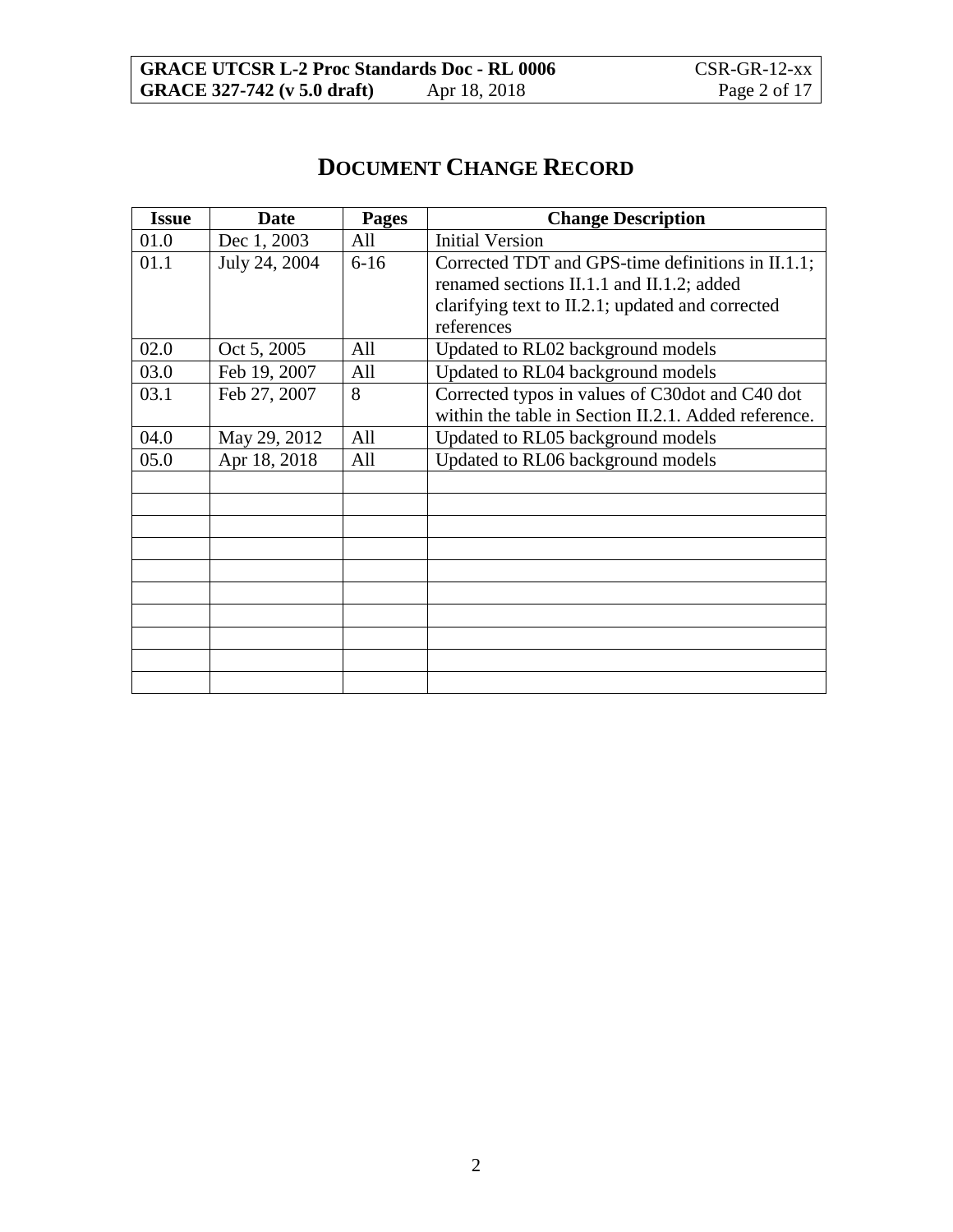## **TABLE OF CONTENTS**

| $\mathbf I$ |         |  |
|-------------|---------|--|
|             |         |  |
|             |         |  |
|             |         |  |
| $\Pi$       |         |  |
|             |         |  |
|             | II.1.1  |  |
|             | II.1.2  |  |
|             |         |  |
|             | II.2.1  |  |
|             | II.2.2  |  |
|             | II.2.3  |  |
|             | II.2.4  |  |
|             | II.2.5  |  |
|             | II.2.6  |  |
|             | II.2.7  |  |
|             | II.2.8  |  |
|             |         |  |
|             |         |  |
|             |         |  |
| Ш           |         |  |
|             |         |  |
|             | III.1.1 |  |
|             | III.1.2 |  |
|             | III.1.3 |  |
|             |         |  |
|             |         |  |
|             | III.3.1 |  |
|             | III.3.2 |  |
|             |         |  |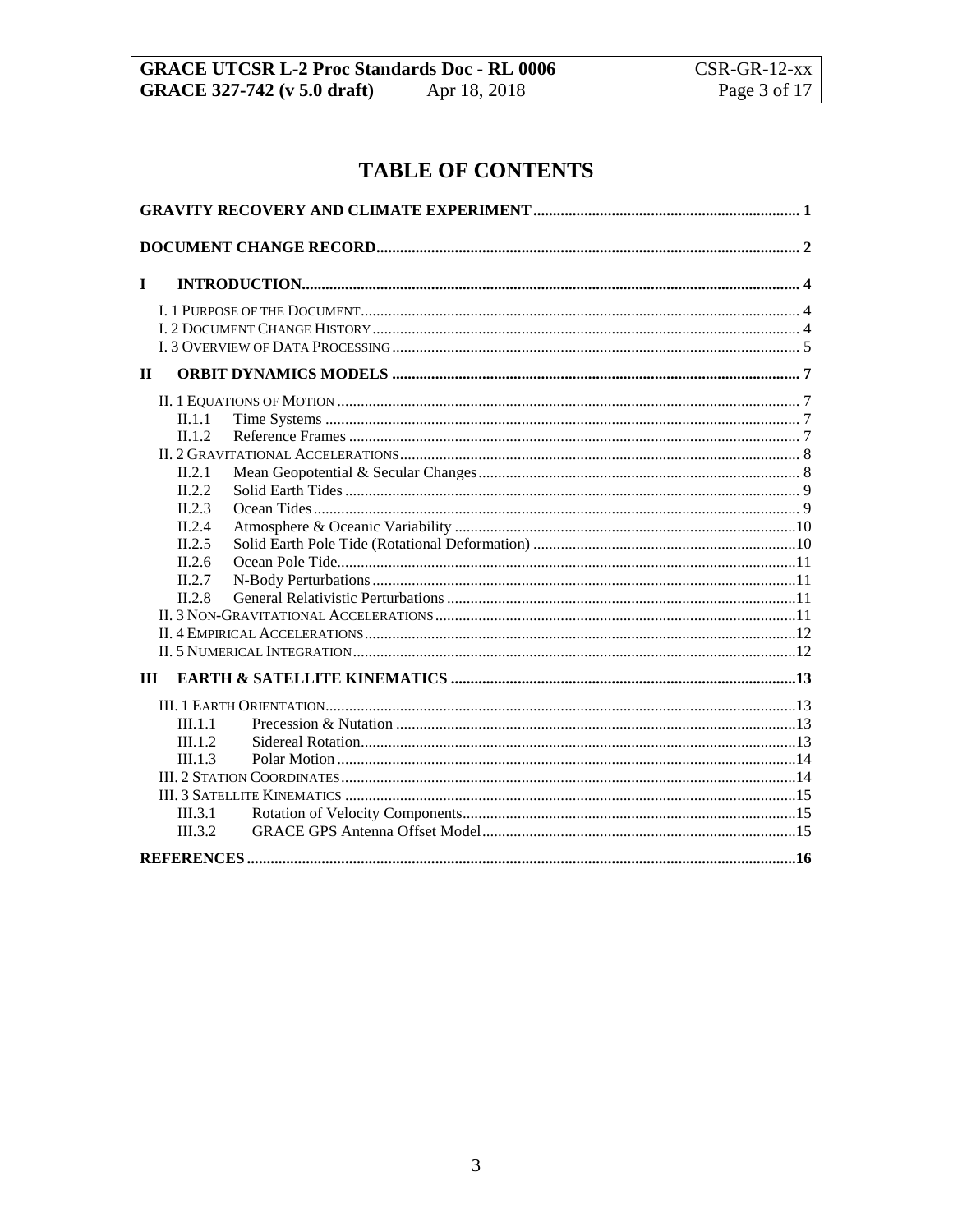### **I INTRODUCTION**

#### **I. 1 PURPOSE OF THE DOCUMENT**

This document serves as a record of the processing standards, models & parameters adopted for the creation of the Level-2 gravity field data products by the GRACE Science Data System component at The University of Texas Center for Space Research (UTCSR). This document is issued once for every release of Level-2 data products generated by UTCSR. That release number is included in the title of this document.

This document applies to the Level-2 GRACE products of the kind (see *Product Specification Document* or *Level-2 User Handbook*)

*PID-2\_YYYYDOY-YYYYDOY\_dddd\_sssss\_mmmm\_rrvv*

#### Where

*PID* is 3-character product identification mnemonic *-2* denotes a GRACE Level-2 product *YYYYDOY-YYYYDOY* specifies the date range (in year and day-of-year format) of the data used in creating this product *dddd* specifies the gravity mission *sssss* is an institution specific string *mmmm* is a 4-character mnemonic used to identify the characteristics of the gravity solution *rrvv* is a 2-digit (leading-zero-padded) release number and 2-digit (leading zeropadded) version number

This document may be used in conjunction with:

- 1. GRACE Product Specification Document (327-720)
- 2. GRACE Level-2 User Handbook (327-734)
- 3. GRACE GFZ L-2 Processing Standards Document (327-743)
- 4. GRACE JPL L-2 Processing Standards Document (327-744)
- 5. GRACE AOD1B Product Description Doc (327-750, GR-GFZ-AOD-0001)

#### **I. 2 DOCUMENT CHANGE HISTORY**

This document has been previously issued, in reverse chronological order, for the following Level-2 data product releases:

| <b>Product Release</b> | <b>Date Document Issued</b> | <b>Remarks</b> |
|------------------------|-----------------------------|----------------|
| RL05                   | May 27, 2012                | Doc $v$ 4.0    |
| RI 04                  | February 27, 2007           | Doc $v$ 3.1    |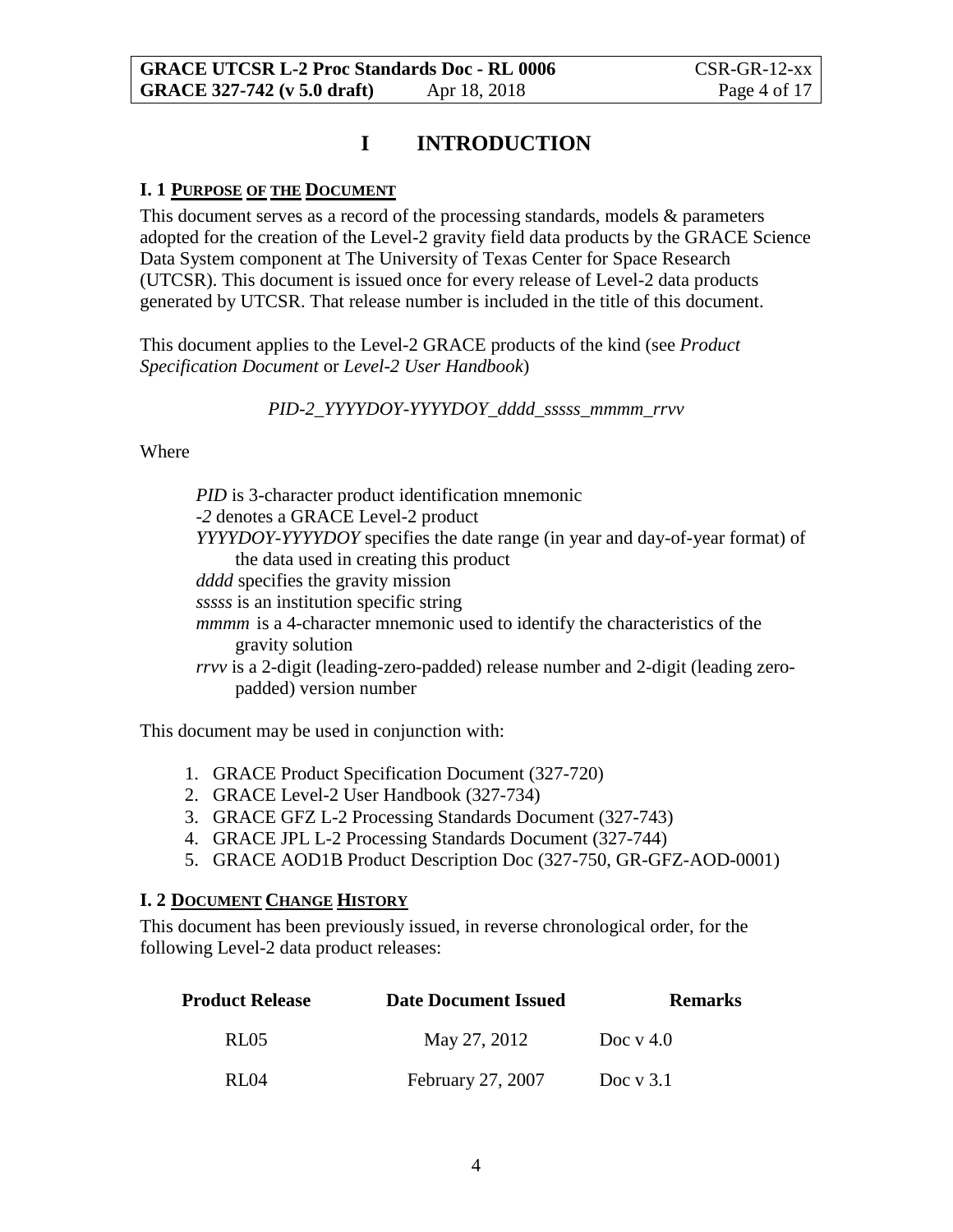| <b>GRACE UTCSR L-2 Proc Standards Doc - RL 0006</b> |                    |             | $CSR-GR-12$ -xx |
|-----------------------------------------------------|--------------------|-------------|-----------------|
| <b>GRACE 327-742 (v 5.0 draft)</b>                  | Apr 18, 2018       |             | Page 5 of 17    |
| RL <sub>02</sub>                                    | November 4, $2005$ | Doc $v$ 2.0 |                 |
| RL01                                                | July 23, 2004      | Doc $v$ 1.1 |                 |

Several background gravity models have been updated since RL05. The estimated parameters have also been updated. *Please note that UTCSR Release-03 does not exist. This was done in order to synchronize release numbers with other processing centers.*

#### **I. 3 OVERVIEW OF DATA PROCESSING**

This section contains a brief overview of the data processing done to obtain the Level-2 products in this release.

The gravity field estimates were made using the conventional dynamic, linear least squares adjustment for the orbit and gravity field from an optimally weighted combination of the GPS & K-Band tracking data collected by the GRACE satellites. Some specifics follow in the next table.

| <b>Processing Institution</b><br><b>University of Texas Center for Space Research</b>    |                                 |                           |  |  |
|------------------------------------------------------------------------------------------|---------------------------------|---------------------------|--|--|
|                                                                                          |                                 |                           |  |  |
|                                                                                          | <b>Software Used</b>            |                           |  |  |
| Orbit Software                                                                           | <b>MSODP</b>                    | Version 2018.1            |  |  |
| <b>Linear Solver Software</b>                                                            | <b>AESoP</b>                    | Version 20120322_v001     |  |  |
|                                                                                          |                                 |                           |  |  |
|                                                                                          | <b>GRACE Data Products Used</b> |                           |  |  |
| Product ID & Release                                                                     | Data Rate                       | Remarks                   |  |  |
| $ACC1B (RL=02)$                                                                          | 1 second                        | Used in the numerical     |  |  |
|                                                                                          |                                 | integrator                |  |  |
| $SCA1B (RL=03)$                                                                          | 1 second                        | For observation models &  |  |  |
|                                                                                          |                                 | transforming body-fixed   |  |  |
|                                                                                          |                                 | accelerations             |  |  |
| KBR1B $(RL=03)$                                                                          | 5-second Range Rate only        |                           |  |  |
| GPS1B $(RL=02)$                                                                          | 2-minute Double Differences     | IGS core-station network. |  |  |
|                                                                                          | between one GRACE               | IGb08 Combined Orbits     |  |  |
|                                                                                          | satellite, two GPS satellites & | used for GPS satellites - |  |  |
|                                                                                          | one ground station              | and held fixed during     |  |  |
|                                                                                          |                                 | analysis                  |  |  |
| $AOD1B$ (RL=06)                                                                          | Used as part of background      |                           |  |  |
|                                                                                          | gravity acceleration models     |                           |  |  |
| <b>Other Notes on Methodology</b>                                                        |                                 |                           |  |  |
| Solution obtained as a weighted combination of GPS double differences for each satellite |                                 |                           |  |  |
| and inter-satellite K-Band Range-Rate – using one-day dynamic arcs over the prescribed   |                                 |                           |  |  |
| data span. GPS data weight was limited to 2 cm for each double difference observation.   |                                 |                           |  |  |
| K-Band range-rate was allowed optimal weighting.                                         |                                 |                           |  |  |
| The project operational product is the outcome of the unconstrained linearized least-    |                                 |                           |  |  |
| squares estimation where gravity parameters were estimated independently from the        |                                 |                           |  |  |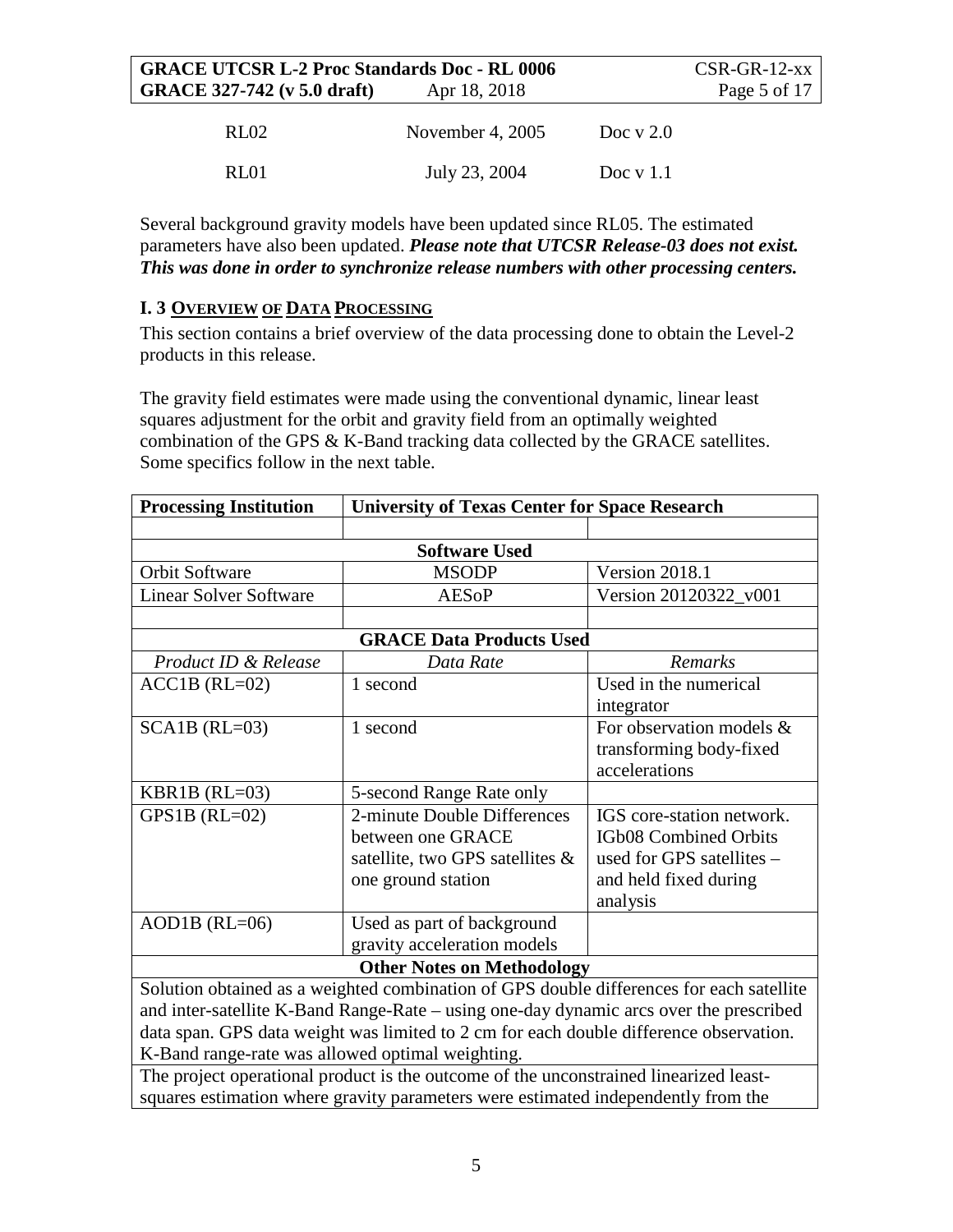**GRACE UTCSR L-2 Proc Standards Doc - RL 0006** CSR-GR-12-xx<br> **GRACE 327-742 (v 5.0 draft)** Apr 18, 2018 Page 6 of 17 **GRACE 327-742 (v 5.0 draft)** 

other orbit related parameters estimated during an earlier iteration. The regularized version of the product is experimental, and the regularization is not described in this document.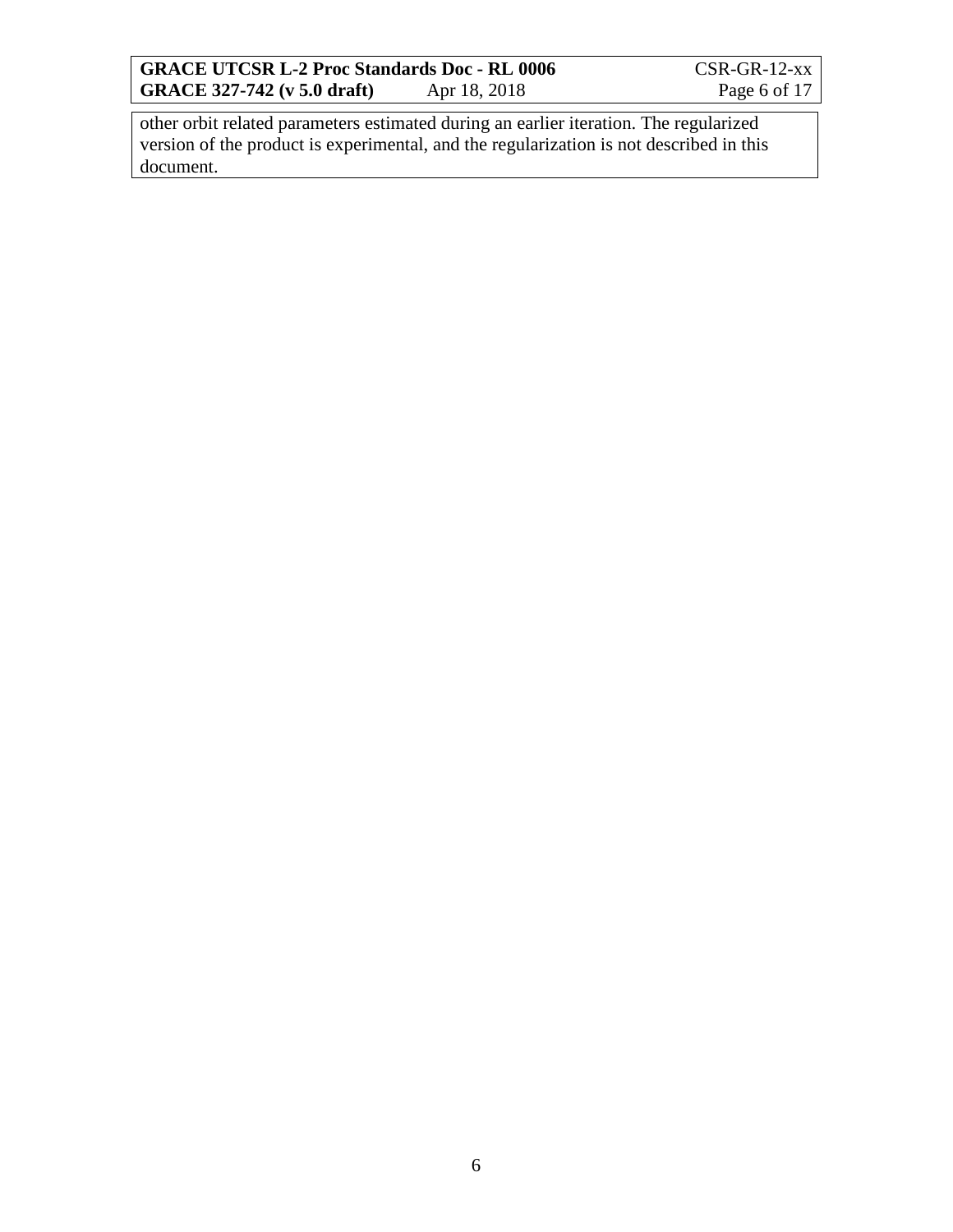### **II ORBIT DYNAMICS MODELS**

#### **II. 1 EQUATIONS OF MOTION**

The equations of motion for both GRACE satellites are identical in mathematical form. In the remainder of this chapter, the equations will be provided for a single Earth orbiting satellite, with the understanding that the same equations apply to both GRACE satellites. Where appropriate, the parameters or conditions unique to each satellite will be specified.

In the inertial frame

$$
\overline{r} = \overline{f_g} + \overline{f_{ng}} + \overline{f_{emp}}
$$

where the subscript "g" denotes gravitational accelerations; "ng" denotes the acceleration due to the non-gravitational or skin forces; and "emp" denotes certain empirically modeled forces designed to overcome deficiencies remaining in the force models.

#### *II.1.1 Time Systems*

The independent variable in the equations of motion is the time system TDT (Terrestrial Dynamical Time). The relationship of this abstract, uniform time scale to other time systems is well defined. The table below shows the relationship between various time systems and the contexts in which they are used.

| <b>System</b> | <b>Relations</b>       | <b>Notes</b>                     | <b>Standards</b>     |
|---------------|------------------------|----------------------------------|----------------------|
| <b>TAI</b>    | Fundamental time       | <b>International Atomic Time</b> | n/a                  |
|               | system                 |                                  |                      |
| <b>UTC</b>    | $UTC = TAI - n1$       | n1 are the Leap Seconds          | Tables from USNO     |
|               | (Time-tag for saving)  |                                  |                      |
|               | intermediate products) |                                  |                      |
| <b>TDT</b>    | $TDT = TAI + 32.184s$  | This is the independent          | <b>IAU 1976</b>      |
|               |                        | variable for numerical           | Recommendation       |
|               |                        | integration.                     | (equivalent to using |
|               |                        |                                  | TT in $IERS-2010$ )  |
| <b>GPS</b>    | $GPS = TAI - 19s$      | Relationship between GPS         | Time-tags in sec     |
|               | (time-tag of GRACE)    | & TDT is fixed at 19             | since 1200 Jan 01,   |
|               | observations)          | seconds                          | 2000 GPS Time.       |

#### *II.1.2 Reference Frames*

The fundamental reference frame for the mathematical model is the non-rotating, freefalling (inertial) reference frame, with the origin defined as the center of mass of the Earth system. The Inertial and Earth-fixed reference frames, and their relative orientations and associated standards are further described in the chapter on Earth Kinematics.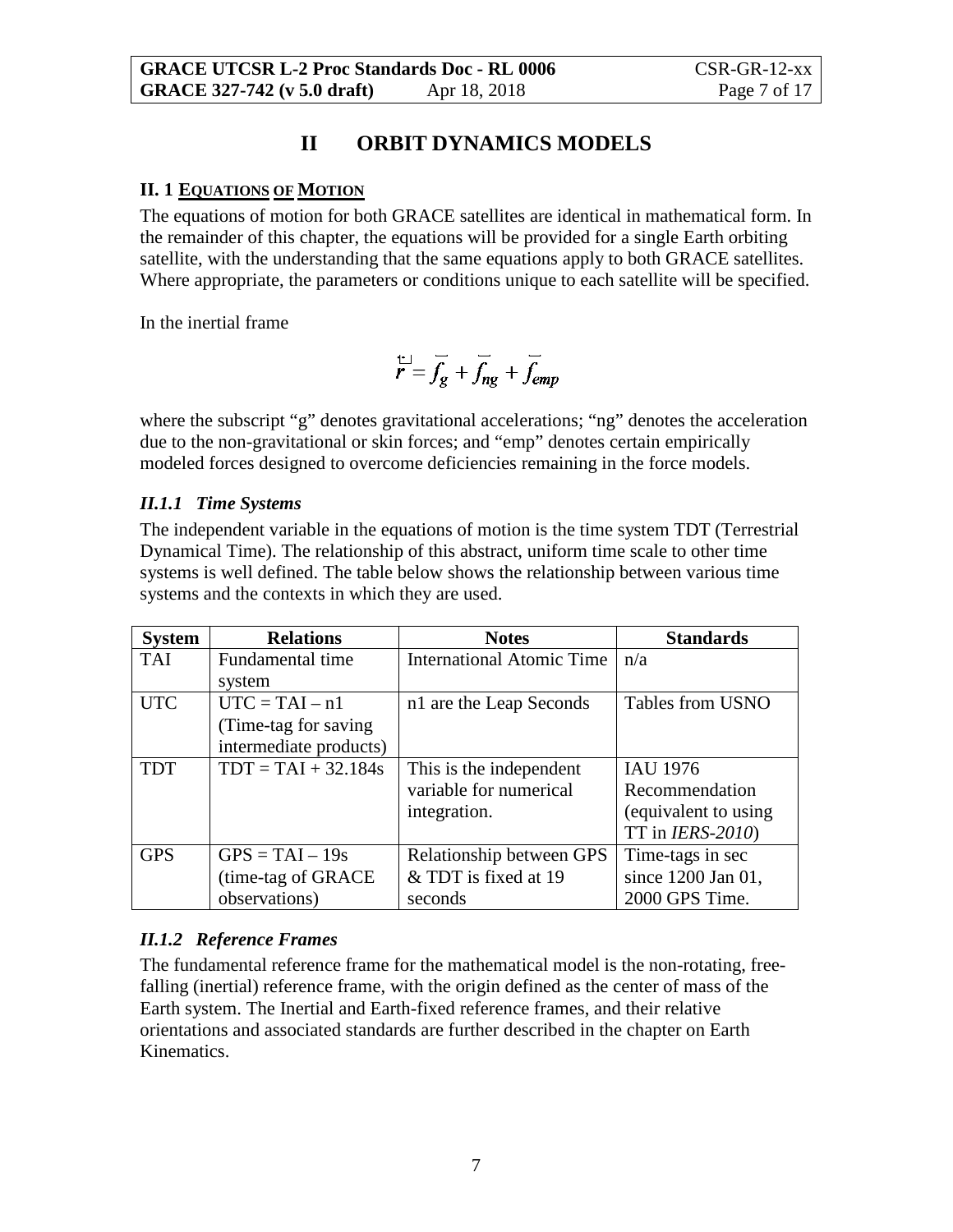#### **II. 2 GRAVITATIONAL ACCELERATIONS**

The gravitational accelerations are the sum of direct planetary perturbations and the geopotential perturbations. The vector of direct planetary perturbations is evaluated using the planetary ephemerides. All geopotential accelerations are represented using a spherical harmonic expansion with time-variable coefficients, to a specified maximum degree and order. The accelerations are computed by evaluating the Earth-fixed gradient of the geopotential, which are then rotated (after summation with the non-gravitational accelerations) to inertial frame for the integration of equations of motion. In general,

$$
\overrightarrow{f}_g =_{3x3} M_{ef}^{in}(P,N,R) \overrightarrow{f}_g^{ef}
$$

The 3x3 rotation matrix M, which depends on Earth orientation is described in the chapter on Earth Kinematics.

Contributions to the spherical harmonic coefficients of the geopotential, and the associated implementation & standards are now compiled. The geopotential at an exterior field point, at time t, is expressed as

$$
U_{s}(r,\varphi,\lambda;t)=\frac{GM_e}{r}+\frac{GM_e}{r}\sum_{l=2}^{N_{\text{max}}}\left(\frac{a_e}{r}\right)^l\sum_{m=0}^l\overline{P}_{lm}(\sin\varphi)\left[\overline{C}_{lm}(t)\cos m\lambda+\overline{S}_{lm}(t)\sin m\lambda\right]
$$

where r is the geocentric radius, and  $(\varphi, \lambda)$  are geographic latitude and longitude, respectively, of the field point.

The suite gravitational models used for propagation of the equations of motion of the satellites are called the Background Gravity Models. This concept, and its relation to GRACE estimates, is described further in the *Level-2 User Handbook*. The details of the background gravity model are provided here.

Hereafter, the document *IERS Conventions (2003)* is abbreviated as *IERS-2003*, and the *IERS Conventions (2010)* as *IERS-2010*.

| <b>Parameter</b>                                                                        | <b>Value</b>                        | <b>Remarks</b>                                                                                    |  |
|-----------------------------------------------------------------------------------------|-------------------------------------|---------------------------------------------------------------------------------------------------|--|
| $GM_{\circ}$                                                                            | 3.986004415E+14                     | IERS-2010 Standards (value is consistent<br>with using TDT or TT as the time<br><i>argument</i> ) |  |
| $a_e$                                                                                   | 6378136.3 m                         |                                                                                                   |  |
| $N_{\rm max}$                                                                           | Complete to degree<br>and order 360 | <b>GGM05C</b> is background static model.                                                         |  |
| <b>Secular Change</b>                                                                   | N/A                                 | Not modeled in background.                                                                        |  |
| Note 1: The normalization conventions are as defined in <i>IERS-2010</i> , Eqs 6.2-6.3. |                                     |                                                                                                   |  |
| Note 2: The implementation of computation of spherical harmonics and its derivatives is |                                     |                                                                                                   |  |

#### *II.2.1 Mean Geopotential & Secular Changes*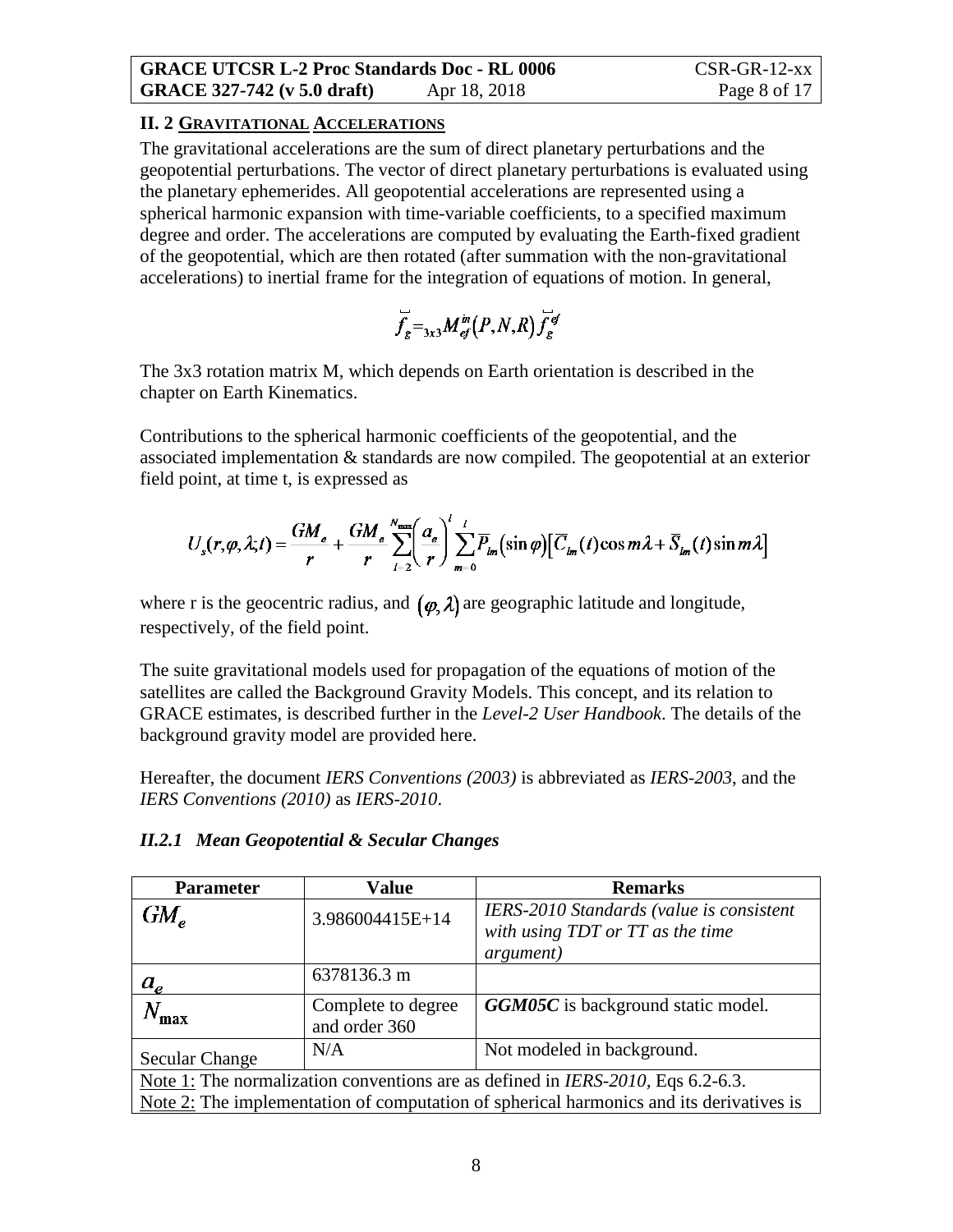as described in (*Lundberg and Schutz, 1988*).

Note 3: The degree-1 terms are exactly zero in the geopotential model.

Note 4: The mean field *GGM05C* is a mean gravity field model created from a combination of approximately 10 years of RL05 products spanning from March 2003 through May 2013. The GRACE data were combined with GOCE gradiometer data from November 2009 to October 2013. In addition, harmonic coefficients extracted from the DTU13 gravity anomaly dataset extended GGM05C to degree and order 360, as described in *Ries et al. (2016).* The model coefficients are available from GRACE data archives, ICGEM, and from ftp://ftp.csr.utexas.edu/pub/grace/GGM05

### *II.2.2 Solid Earth Tides*

Solid Earth tidal contributions to the geopotential are computed for the an-elastic Earth model, as specified in Section 6.2, *IERS Conventions (2010)*. Corrections to specific spherical harmonic coefficients are computed and added to the mean field coefficients.

| Model                        | <b>Notes</b>                    |                                  |
|------------------------------|---------------------------------|----------------------------------|
| <b>Planetary Ephemerides</b> | DE-430                          |                                  |
|                              | Degree $2 \& 3$ – expression in | Parameter values from Table      |
| Frequency Independent        | Eq 6.6, IERS-2010.              | 6.3                              |
| Terms (an-elastic            | Ellipticity contributions from  | As per Eq. 6.7, <i>IERS-2010</i> |
| Earth)                       | Degree 2 tides to Degree 4      |                                  |
|                              | terms                           |                                  |
| <b>Frequency Dependent</b>   | Corrections to all degree-2     | As per Tables 6.5, IERS-2010     |
| Terms                        | terms                           |                                  |
|                              |                                 | Subtracted from total            |
| Permanent Tide in $C_{20}$   | 4.201E-9                        | contributions as calculated      |
| (zero-tide system)           |                                 | above (implicitly included in    |
|                              |                                 | value of the mean C20)           |

### *II.2.3 Ocean Tides*

The ocean tidal contributions to the geopotential are computed as specified in the prefatory material for Section 6.3, *IERS-2010*. Corrections to specific spherical harmonic coefficients of arbitrary (selectable) degree and order are computed and added to the mean field coefficients. The background ocean tide models are detailed in the table below, and the models and the methods of interpolation to minor tidal constituents are different from the model and methods specified in *IERS-2010*.

| <b>Model</b>         | <b>Description</b>           | <b>Notes</b>            |
|----------------------|------------------------------|-------------------------|
| Tidal Arguments &    | Doodson $(1921)$             |                         |
| Amplitudes/Phases    | Cartwright & Tayler (1971)   |                         |
|                      | Harmonics of model GOT4.8    |                         |
| Diurnal/Semi-Diurnal | $(Ray 2012, pers. comm.)$ to |                         |
| <b>Bands</b>         | degree 180 (See Note-1)      |                         |
|                      | $Periods > Monthly: Self-$   | Extended to all minor   |
|                      | consistent equilibrium model | constituents by fitting |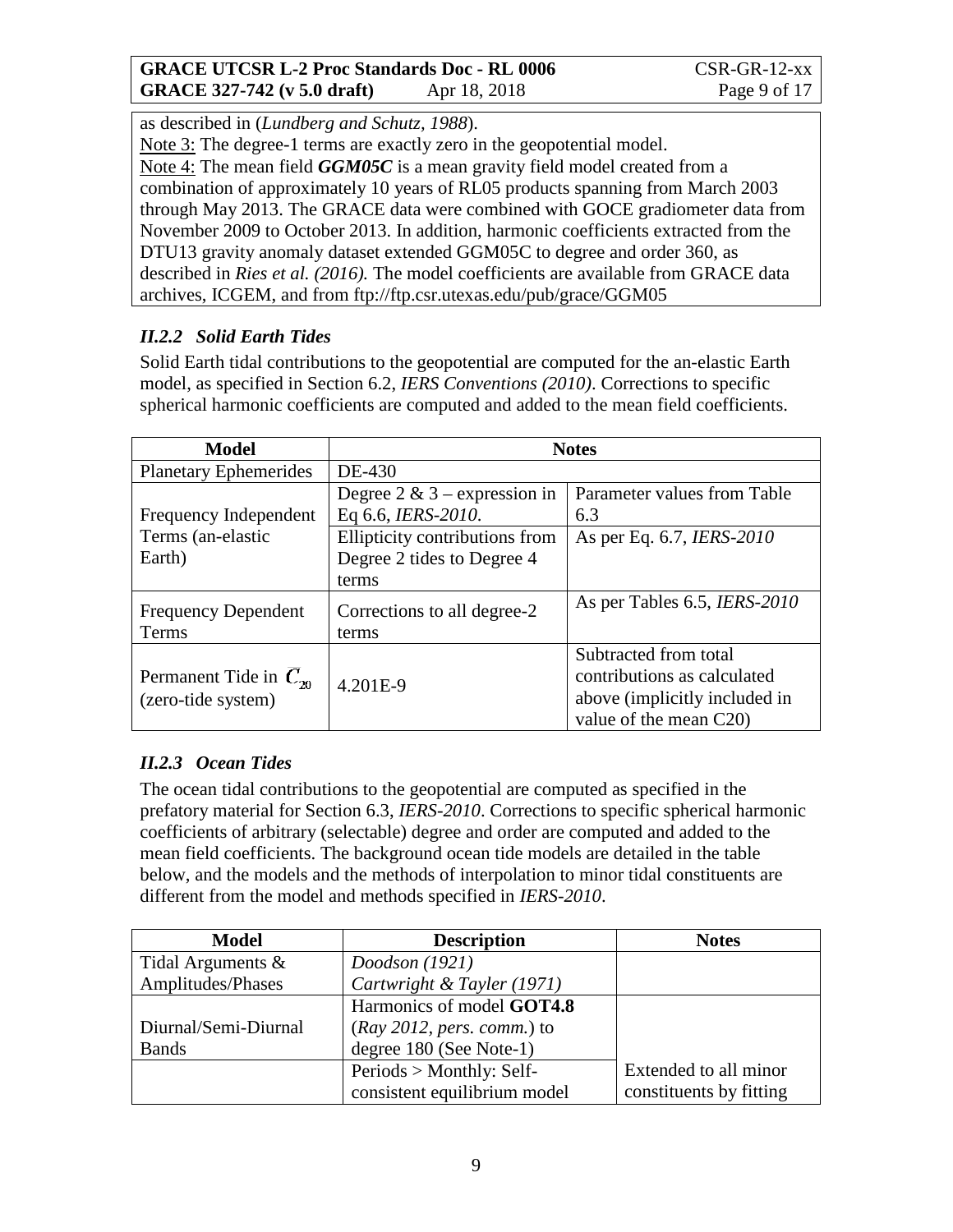| <b>GRACE UTCSR L-2 Proc Standards Doc - RL 0006</b><br><b>GRACE 327-742 (v 5.0 draft)</b> | $CSR-GR-12$ -xx<br>Page 10 of 17                                                                                                     |                                                                  |
|-------------------------------------------------------------------------------------------|--------------------------------------------------------------------------------------------------------------------------------------|------------------------------------------------------------------|
| Long-Period Band                                                                          | (Ray 2005 pers. comm. based on<br>Ray & Cartwright 1994)<br>Mm and Mf: Egbert & Ray 2003<br>Mtm and Msm: FES2004<br>(Reference 2005) | admittances to the<br>provided estimates for<br>the major tides. |
| Note-1: GOT4.8 differs from GOT4.7 in only the harmonics of the S2 tide.                  |                                                                                                                                      |                                                                  |

The implementation is as follows. The contributions to  $C_{lm}$  and  $S_{lm}$  values from all the lines in the Cartwright & Tayler expansion are pre-computed and saved in data files for each calendar day at 10-minute intervals. During orbit processing, the software reads these data files, and interpolates the contributions to the acceleration evaluation epoch. Further details are available in *Bonin 2005.* The ocean tide model used in RL06 is the same as the one used in RL05.

#### *II.2.4 Atmosphere & Oceanic Variability*

The non-tidal variability in the atmosphere and oceans is removed through using the AOD1B Release-06 product. It is based on analysis and forecast data of the operational high-resolution global numerical weather prediction (NWP) model from the European Centre for Medium-Range Weather Forecasts (ECMWF) and ocean bottom pressure from an unconstrained simulation with a global ocean general circulation model that is consistently forced with ECMWF atmospheric data. The details of this product and its generation are given in the *AOD1B Description Document (GRACE 327-750).* ftp://podaac-ftp.jpl.nasa.gov/allData/grace/docs/AOD1B\_PDD\_RL06\_v6.0.pdf

This model of the geopotential is available as 3 hourly time series to degree and order 180. The value of the harmonics at intermediate epochs is obtained by interpolation between the bracketing data points.

In order to improve the accuracy of interpolation, the following procedure is adopted. First, the 3-hr epoch values from the AOD1B product are interpolated to 10-minute intervals called the "AOT" product. The  $Ray/Ponte S_2$  air tide model is also evaluated at 10-minute intervals and added back to the "AOT" product because the AOD1B RL06 does not include the S2 tide.

Just as with the ocean tides, the software reads these data files during orbit integration and interpolates the contributions to the acceleration-evaluation epoch.

#### <span id="page-10-0"></span>*II.2.5 Solid Earth Pole Tide (Rotational Deformation)*

The rotational deformation forces are computed as additions to spherical harmonic coefficients  $\overline{C}_{21}$  and  $\overline{S}_{21}$ , from an elastic Earth model, as specified in Section 6.4, *IERS*-*2010*.

| Model                         | <b>Description</b>                                      | <b>Notes</b> |
|-------------------------------|---------------------------------------------------------|--------------|
| <b>An-Elastic Earth Model</b> | Scaled difference between epoch pole position and mean  |              |
| Contribution to C21 $&$ S21   | pole. See Chapter III (Earth Kinematics) for the linear |              |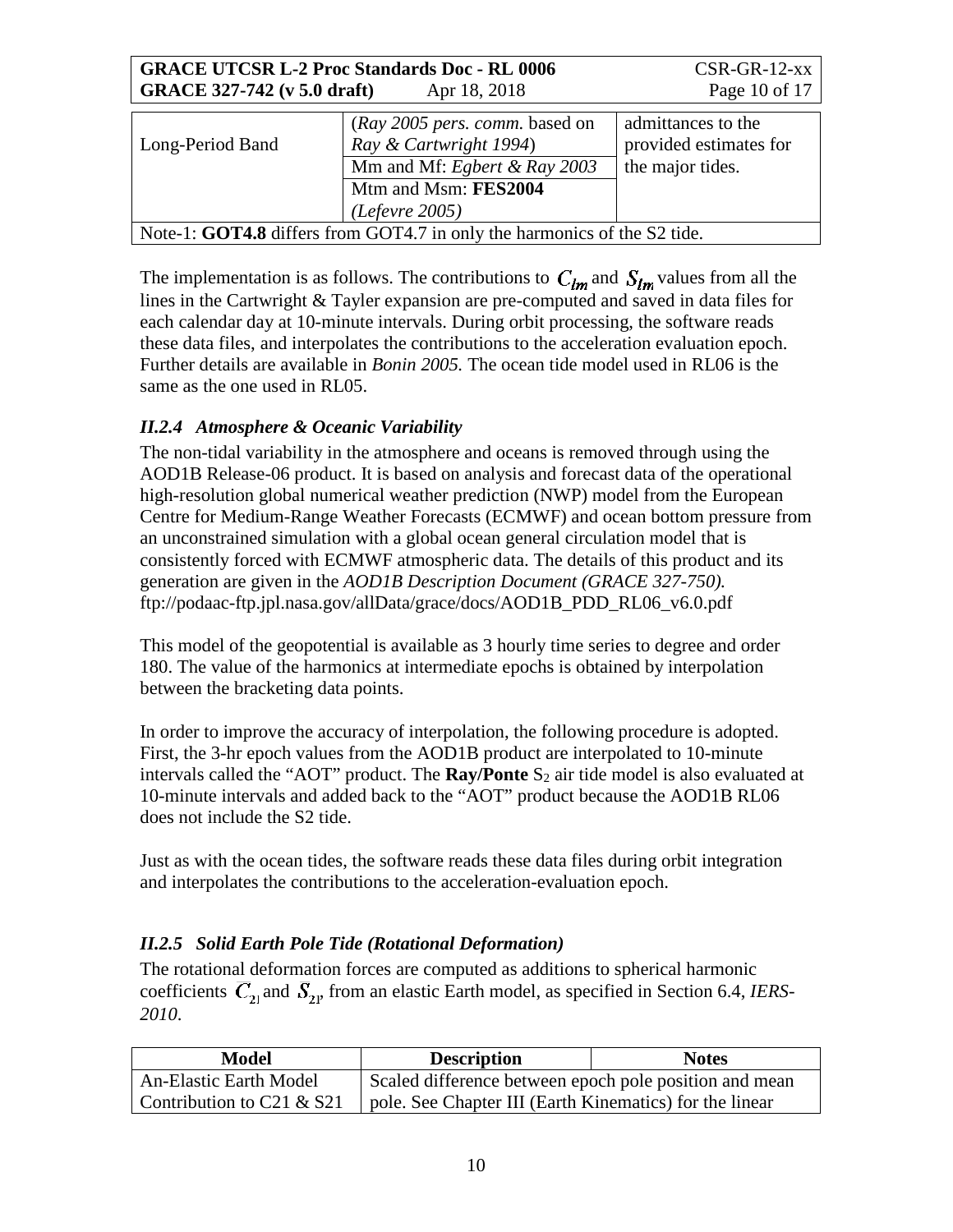**GRACE UTCSR L-2 Proc Standards Doc - RL 0006** CSR-GR-12-xx **GRACE 327-742 (v 5.0 draft)** Apr 18, 2018 Page 11 of 17

|                     | variation model for the mean pole. |                 |
|---------------------|------------------------------------|-----------------|
| <b>Polar Motion</b> | Tabular input                      | <b>IERS C04</b> |
| Mean Polar Motion   | Linear model                       | IERS-2010 $^1$  |

#### *II.2.6 Ocean Pole Tide*

The self-consistent equilibrium model of **Desai** is used (*Desai 2002*). A spherical harmonic expansion to degree 180 is used, with the same polar motion time series as for Earth Kinematics or the Solid Earth Pole Tide (See Section [II.2.5\)](#page-10-0).

The contributions to the spherical harmonic coefficients are pre-computed using software provided *(http://tai.bipm.org/iers/convupdt/convupdt\_c6.html*), and stored at 10-minute intervals for each calendar day. The orbit processing software reads these data files and interpolates the contributions to the integration or the acceleration evaluation epoch.

#### *II.2.7 N-Body Perturbations*

Unlike the geopotential accelerations, the perturbations due to the Sun, Moon and all the planets are directly computed as accelerations acting on the spacecraft. The direct effects of the objects on the satellite are evaluated using point-mass attraction formulas. The indirect effects due to the acceleration of the Earth by the planets are also modeled as pointmass interactions. However, for the Sun and Moon, the indirect effects include, in addition, the interaction between a point-mass perturbing object and an oblate Earth – the so-called Indirect J2 effect.

| <b>Model</b>                 | <b>Description</b>                               | <b>Notes</b> |
|------------------------------|--------------------------------------------------|--------------|
| Third-Body Perturbation      | Direct & Indirect terms of point-mass $3rd$ body |              |
|                              | perturbations                                    |              |
| Indirect J2 Effect           | Sun & Moon only                                  |              |
| <b>Planetary Ephemerides</b> | DE-430                                           |              |

#### *II.2.8 General Relativistic Perturbations*

The general relativistic contributions to the accelerations and light propagation are computed as specified in Chapters 10 and 11 of the *IERS-2010 Conventions*.

#### **II. 3 NON-GRAVITATIONAL ACCELERATIONS**

The nominal approach is to use the GRACE accelerometer data to model the nongravitational accelerations acting on the satellite. The model used is:

$$
\overline{f}_{ng} = q \otimes \left[ \overline{b} +_{3x3} E \overline{f}_{acc} \right]
$$

where the q/operator represents rotations to inertial frame using the GRACE Attitude Quaternion SCA1B product; b represents an empirical bias vector; and the 3x3 diagonal

<span id="page-11-0"></span> $^1$  See update at http://maia.usno.navy.mil/conventions/2010/2010\_update/chapter7/  $\,$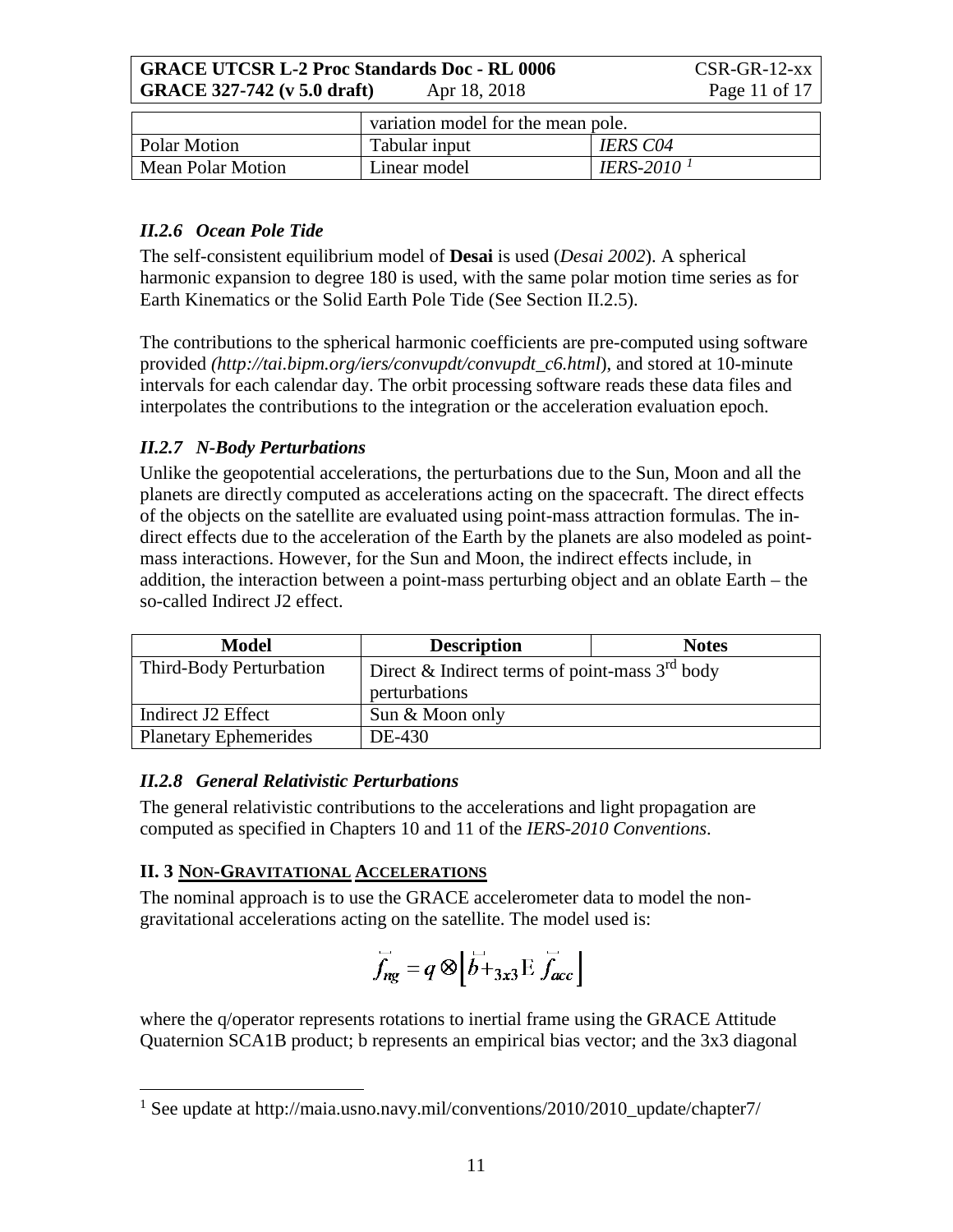matrix E contains the scale factors. The bias vector and scale matrix operate on the GRACE Accelerometer observation ACC1B product, and are estimable parameters.

#### **II. 4 EMPIRICAL ACCELERATIONS**

No empirical accelerations, either mean or once-per-revolution, were estimated.

#### **II. 5 NUMERICAL INTEGRATION**

The Predictor-Corrector formulation of the Krogh-Shampine-Gordon, second order, fixed-step, fixed-mesh/order integrator is implemented.

| <b>Model</b>                                                      | <b>Description</b>        | <b>Notes</b> |
|-------------------------------------------------------------------|---------------------------|--------------|
| Dependent Variables                                               |                           |              |
| 1. Equations of motion (position/velocity for each satellite)     |                           |              |
| 2. State Transition Matrix (position/velocity mapping terms only) |                           |              |
| Formulation                                                       | <b>Cowell Formulation</b> |              |
| Step-size and Order                                               | 5 seconds and $7th$ order |              |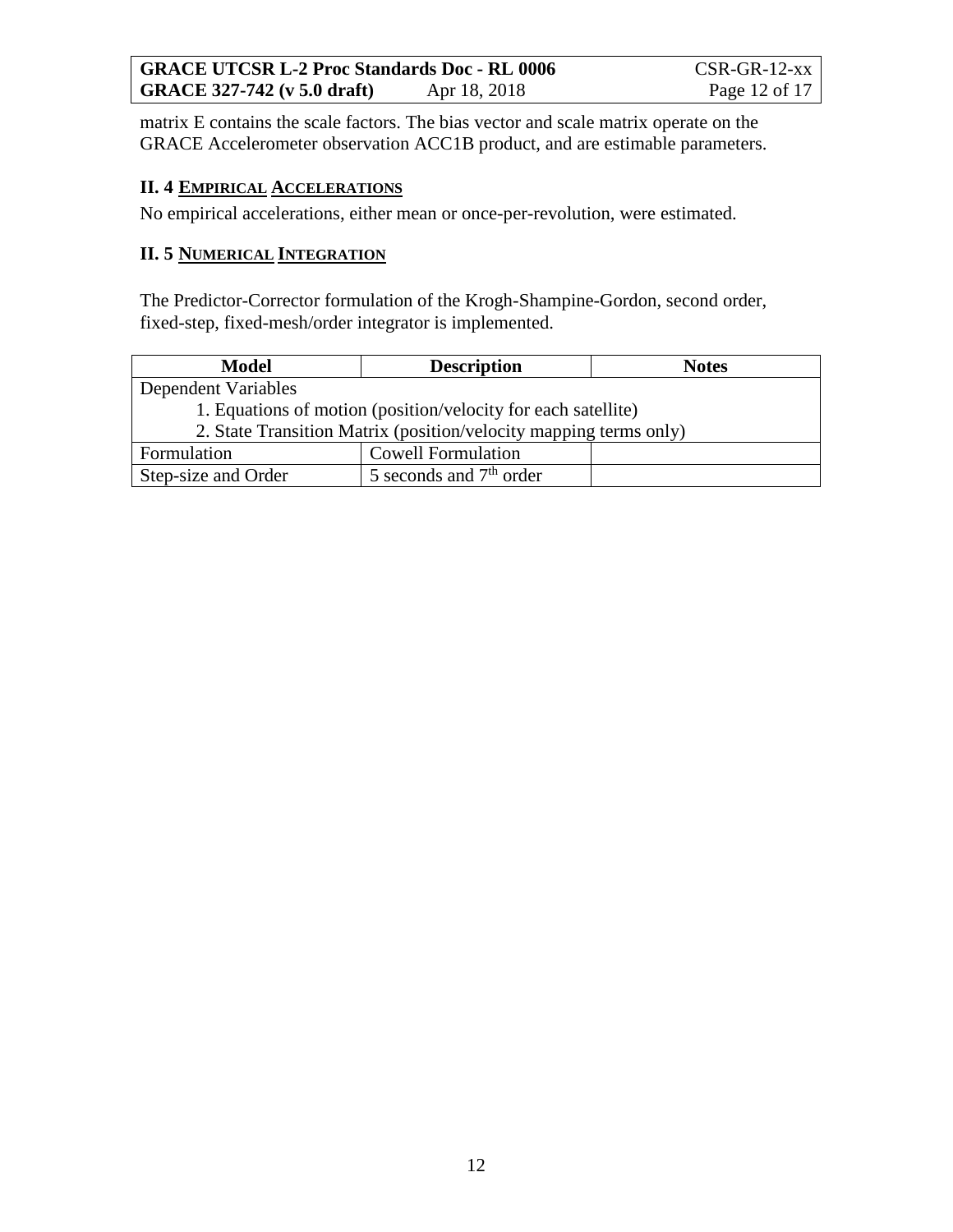# **III EARTH & SATELLITE KINEMATICS**

#### <span id="page-13-0"></span>**III. 1 EARTH ORIENTATION**

Earth Orientation here refers to the model for the orientation of the Earth-fixed reference relative to the Inertial reference. The former are necessary for associating observations, models and observatories to the geographic locations; and the latter for dynamics, integration & ephemerides.

| Frame       | System      | <b>Realization</b>  |
|-------------|-------------|---------------------|
| Inertial    | <b>ICRS</b> | J2000.0 (IERS-2010) |
| Earth-fixed | CTRS        | <b>IGS2008</b>      |

The rotation between the Inertial and Earth-fixed frames is implemented as:

$$
{}_{3x3}M_{trs}^{crs} = Q(t)R(t)W(t)
$$

which converts the column array of components of a vector in the terrestrial frame to a column array of its components in the inertial frame. Each component matrix is itself a 3x3 matrix, and is now individually described.

#### *III.1.1 Precession & Nutation*

Precession and Nutation are modeled using IAU2000A model (*Capitaine et al. 2002, Mathews et al. 2002)*. Reference epoch 2000.0 is used. The independent variable is TT since epoch J2000.0 (noon, 01-Jan-2000).

#### *III.1.2 Sidereal Rotation*

This rotation is implemented as

$$
R = R_{3}(-GST)
$$

where the Greenwich Apparent Sidereal Time (GST) is calculated as the sum of Greenwich Mean Sidereal Time (GMST) and equatorial components of precession and nutation, consistent with the IAU 2000 resolutions. The GMST calculation uses UT1 as its independent argument, whose evaluation is also summarized in this table.

| Quantity                 | <b>Model</b>                | <b>Notes</b>               |
|--------------------------|-----------------------------|----------------------------|
| <b>GMST</b>              | Polynomial with UT1 as      | <b>IERS-2003 Standards</b> |
|                          | independent variable.       |                            |
| Equatorial components of | (Aoki & Kinoshita 1983)     | IERS-2003 Standards        |
| precession & nutation    |                             |                            |
|                          | cubic interpolation of      | <b>IERS C04</b>            |
|                          | tabular UT1 corrections     |                            |
| UT1                      | Diurnal tidal variations    | <b>IERS-2010 Standards</b> |
|                          | from Ray et al., 1994 eight |                            |
|                          | constituent model.          |                            |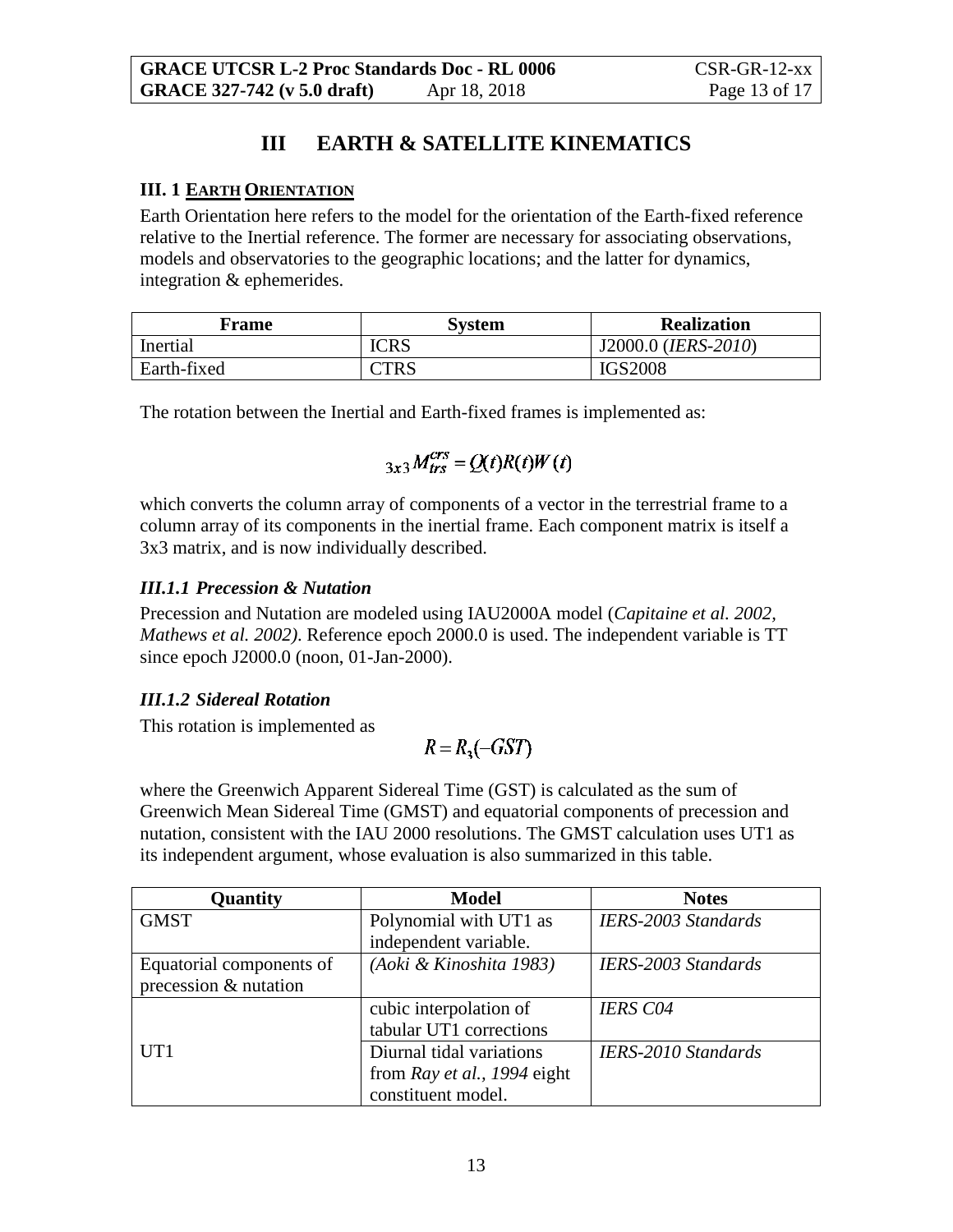#### *III.1.3 Polar Motion*

The Polar Motion component of rotation is implemented as

$$
W = R_1(\mathbf{y}_p) R_2\big(\mathbf{x}_p\big)
$$

| Quantity                                                                         | <b>Model</b>                    | <b>Notes</b>               |
|----------------------------------------------------------------------------------|---------------------------------|----------------------------|
| Tabular variations                                                               | Cubic interpolation             | <b>IERS C04</b>            |
| <b>Ocean Tidal Variations</b>                                                    | <b>Orthoweights Formulation</b> | <b>IERS-2010 Standards</b> |
| (Diurnal/Semi-Diurnal)                                                           |                                 |                            |
| Note 1: The rotation matrices are implemented in the small angle, skew-symmetric |                                 |                            |
| matrix formulation.                                                              |                                 |                            |

Note 2: Rotational deformation accelerations & kinematic station displacements are proportional to the difference between this time-series and a cubit mena-pole model.

#### **III. 2 STATION COORDINATES**

This section summarizes the models for the mean and time-variable parts of the station coordinates adopted for data processing.

| Quantity                          | <b>Model</b>                  | <b>Notes</b>                |
|-----------------------------------|-------------------------------|-----------------------------|
| <b>Mean Station Positions and</b> | IGb08 (epoch-specific         | Refers to the position of a |
| Velocities                        | values are used)              | geodetic marker or          |
|                                   |                               | instrument reference point  |
|                                   |                               | at each site.               |
| Ocean Tidal Loading               | Tidal orthoweights adjusted   | IERS-2010 Table 7.4, using  |
| (Diurnal/Semi-Diurnal             | to site dependent             | GOT4.7 ocean tide model     |
| band)                             | displacement coefficients     |                             |
|                                   | from Scherneck's loading      |                             |
|                                   | service site.                 |                             |
| <b>Station Eccentricities</b>     | Individual observation models |                             |
| Luni-Solar Solid Earth            | Chapter 7, IERS-2010          |                             |
| Tidal displacement                | (Luni-Solar ephemerides       |                             |
|                                   | from $DE-430$                 |                             |
| <b>Rotational Deformation</b>     | Scaling of difference of      | Will switch to linear mean  |
|                                   | polar motion values from a    | pole when a new IGS14       |
|                                   | cubic trend model.            | realization is produced     |
|                                   |                               | consistent with that model. |
| <b>Tidal Geocenter</b>            | Included within Ocean         |                             |
| (Diurnal/Semi-Diurnal)            | Tidal Loading model           |                             |
| <b>Atmospheric Loading</b>        | Not modeled                   | No conventional model       |
| Post-glacial Rebound              | Not modeled                   | No conventional model       |
| <b>Seasonal Geocenter</b>         | Not modeled                   | No conventional model       |
| Variations                        |                               |                             |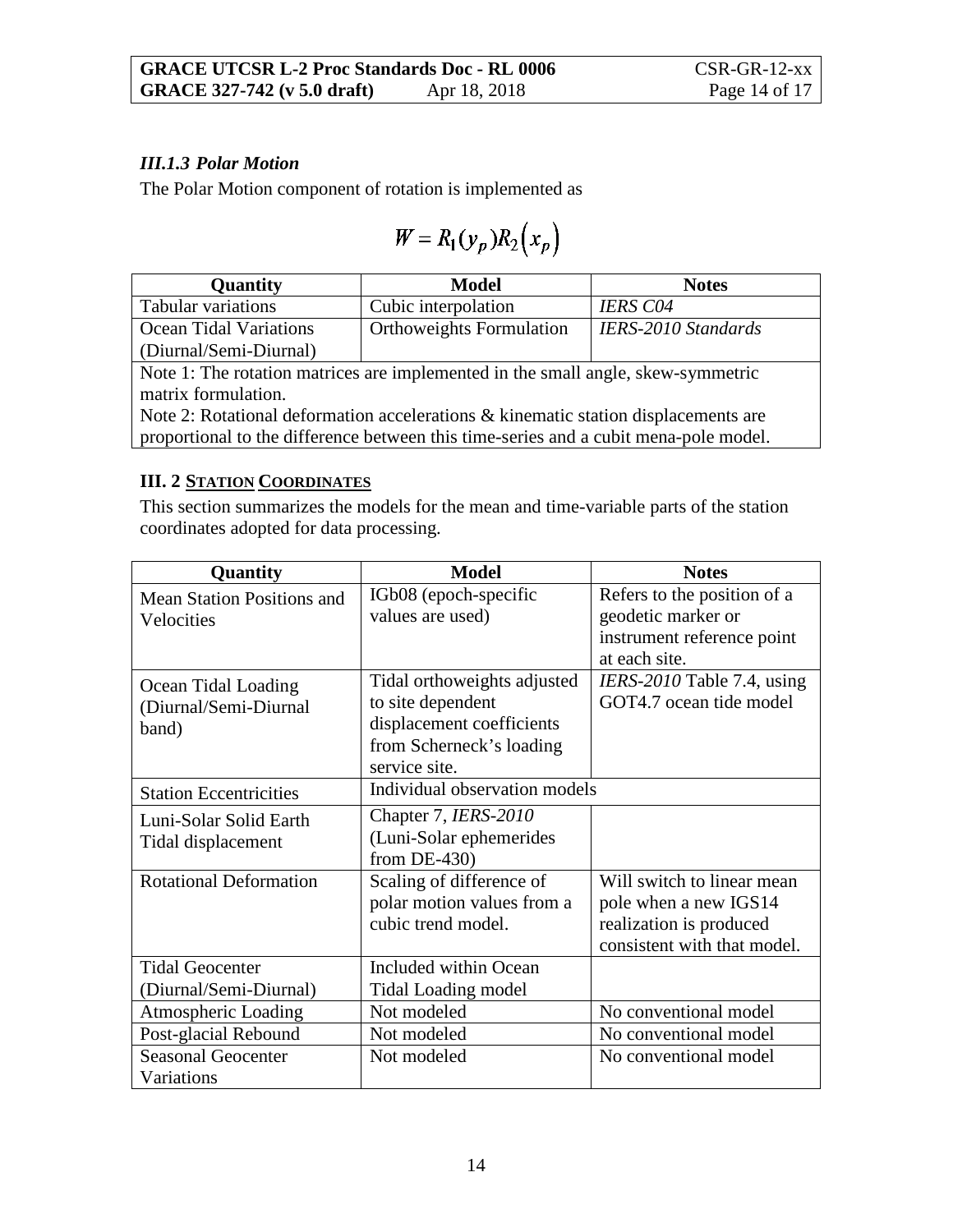#### **III. 3 SATELLITE KINEMATICS**

The Science Reference Frame (SRF - see *Product Specification Document*) is used in all instances where a satellite-fixed reference frame is needed. The inertial orientation of the spacecraft (i.e. the SRF) is modeled using tabular input quaternion from product SCA1B (*ibid.*). The same product is also used for rotating the accelerometer data to inertial frame prior to numerical integration; for making corrections to the ranging observations due to offset between the satellite center of mass & the antenna location; as well as for computing the non-gravitational forces (if necessary).

At epochs where the GRACE quaternion product is not available, linear interpolation between adjacent values is used.

#### *III.3.1 Rotation of Velocity Components*

The position rotations are specified in Section [III. 1.](#page-13-0) The components of the satellite velocity vector are rotated using the matrix approximation

$$
\nabla_{\text{crs}}^{\text{LJ}} = M_{\text{crs}}^{\text{trs}} \nu_{\text{trs}}^{\text{LJ}} + (PNRS) \nu_{\text{trs}}^{\text{LJ}}
$$

#### *III.3.2 GRACE GPS Antenna Offset Model*

The GRACE GPS navigation receiver is placed on the top surface (see *Product Specification Document*). For the purposes of orbit and gravity field determination, the antenna phase center location vector for the L3 (LC) ionosphere-free double difference is

(0.0, 0.0, -0.419) meters (TBD)

in the Science Reference Frame. This is consistent with the value provided in the VGN1B product (RL02). The IGb08 antenna phase-center variations (PCV) maps for the GPS transmitter satellites and for the ground-stations were modeled, as were the GRACE receiver antenna PCV maps.